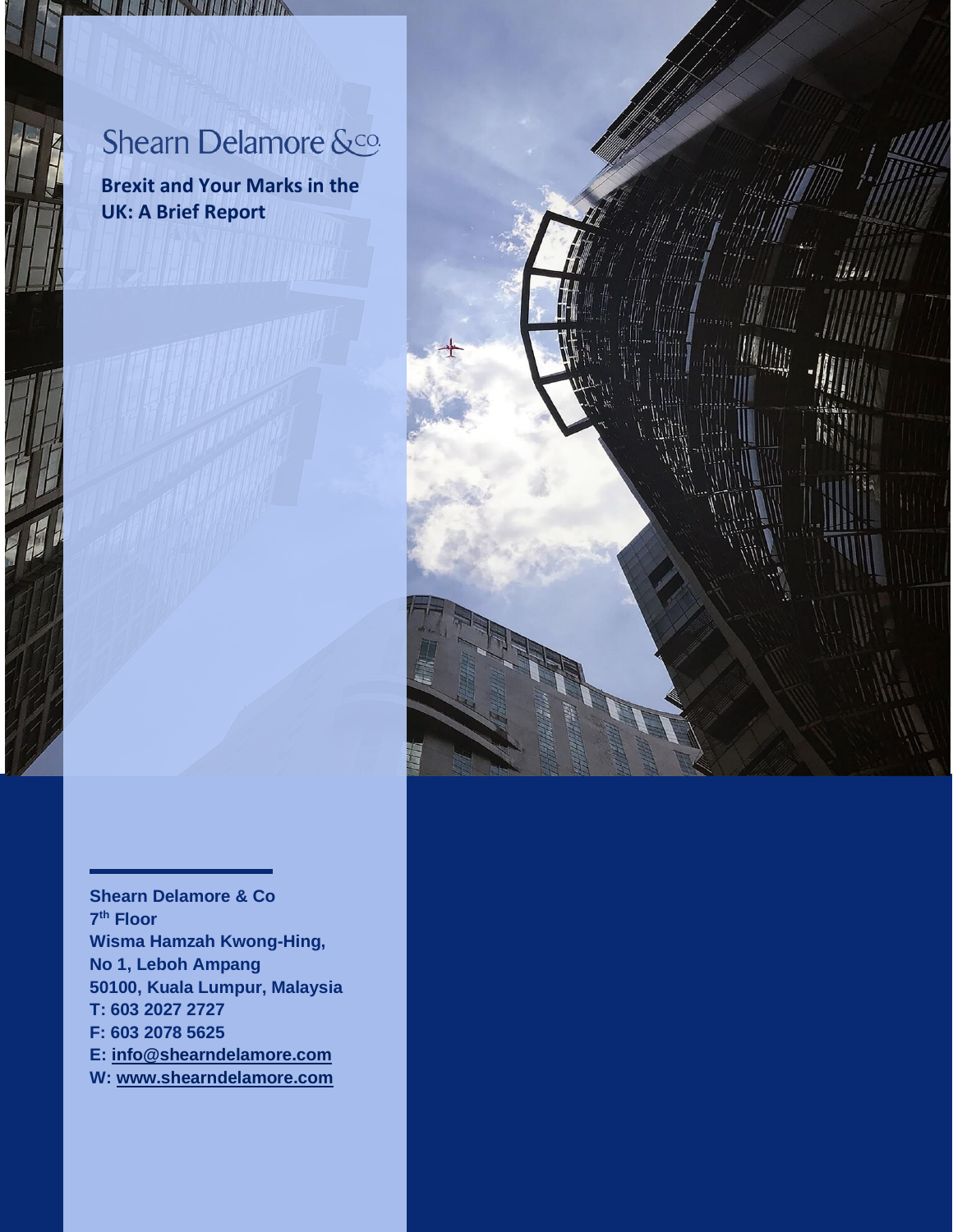The Brexit transition came to an end on 31 December 2020. Moving forward, the EU rules of law and legal system will no longer bind the UK, including for intellectual property matters. For clients with trademarks registered in the EU, our Foreign Filing Desk breaks it down for you on what happens next with your EU trademarks:

#### 1. Trademarks already registered in the EU

All EU trademarks registered prior to 31 December 2020 will still be protected in the UK, by way of an identical, duplicate registration which will be created by the UK Intellectual Property office automatically, without requiring a separate application or payment of official fees. The UK registration will adopt the filing date of the EU registration.

As such, owners of EU trademarks will still enjoy protection of these rights in the UK, but will now have two separate registrations, one in the EU and one in the UK. Accordingly, renewal of each of these two registrations must be applied for separately.

#### 2. Pending EU trademark applications

For trademark applications before the EU Intellectual Property Office (EUIPO) which remain pending after 31 December 2020, a separate application for registration may be made in the United Kingdom within nine months from 31 December 2020, i.e. by 30 September 2021. This UK application:

- must relate to the same trademark that was the subject of the EU application; and
- must seek protection in respect of all or part of the goods and/or services specified in the EU application.

#### 3. Future EU trademark applications

Moving forward, applications filed with the EUIPO after 31 December 2020 will not cover the UK. Similarly, international trademark registrations designating the EU filed after 31 December 2020 will only cover EU Member States and will not cover the UK. As such, applicants who wish to enjoy protection in the UK will have to make a separate application to the UKIPO, or in the case of an international registration must specifically designate the UK.

Rest assured that our Foreign Filing Desk is ready to assist you with your new filings in the UK and deal with any challenges you may face with your intellectual property rights in light of Brexit.

Do reach out to karen@shearndelamore.com and [TMFOREIGN@shearndelamore.com](mailto:TMFOREIGN@shearndelamore.com) should you require any further clarification.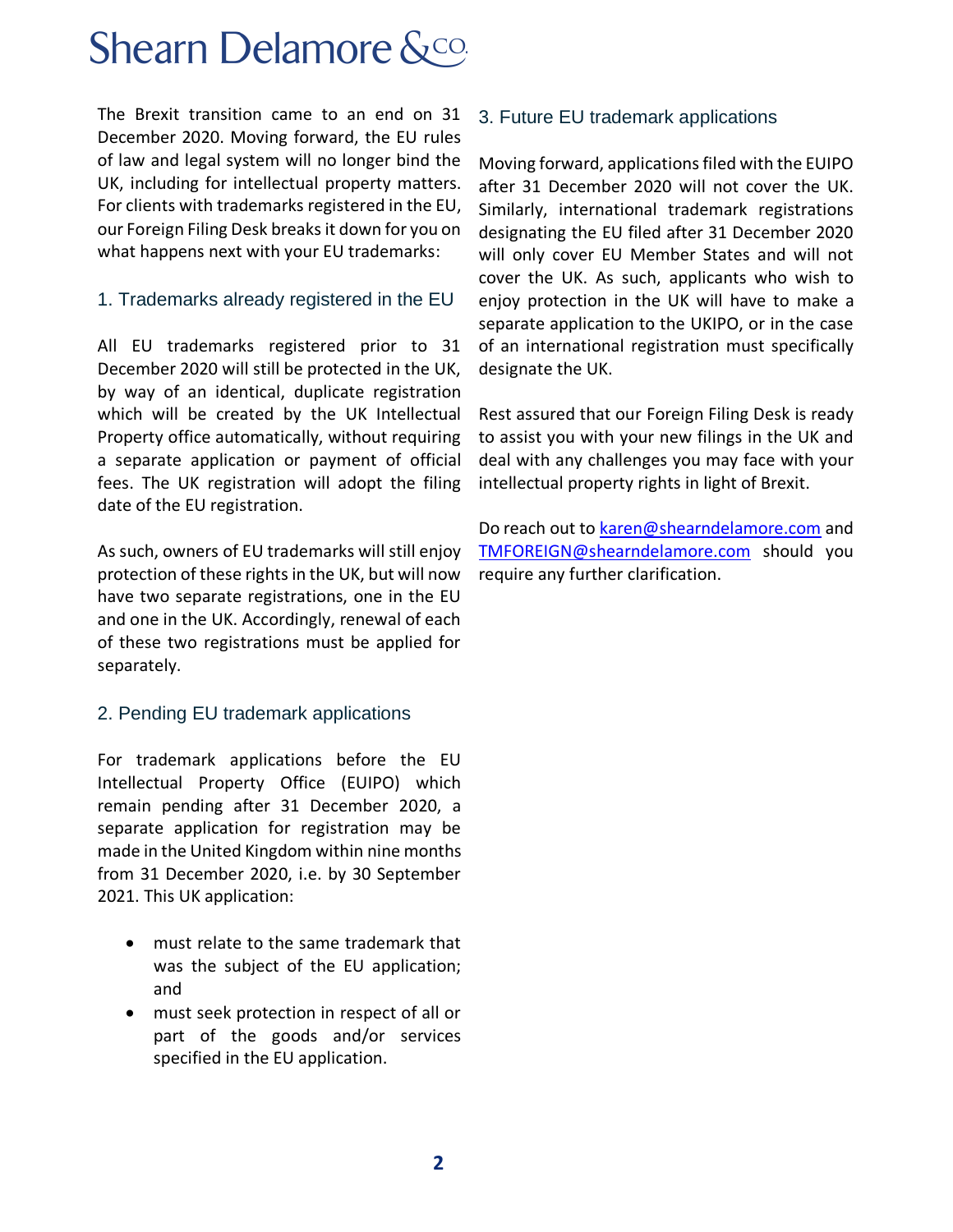#### This article is written by:



Karen Abraham Partner/Head Intellectual Property [karen@shearndelamore.com](mailto:karen@shearndelamore.com) Tel: +603 2072 2983

Follow us on



∰

[www.shearndelamore.com](http://www.shearndelamore.com/)

To subscribe to our legal update, email us at:

www.linkedin.com/company/94702



km@shearndelamore.com